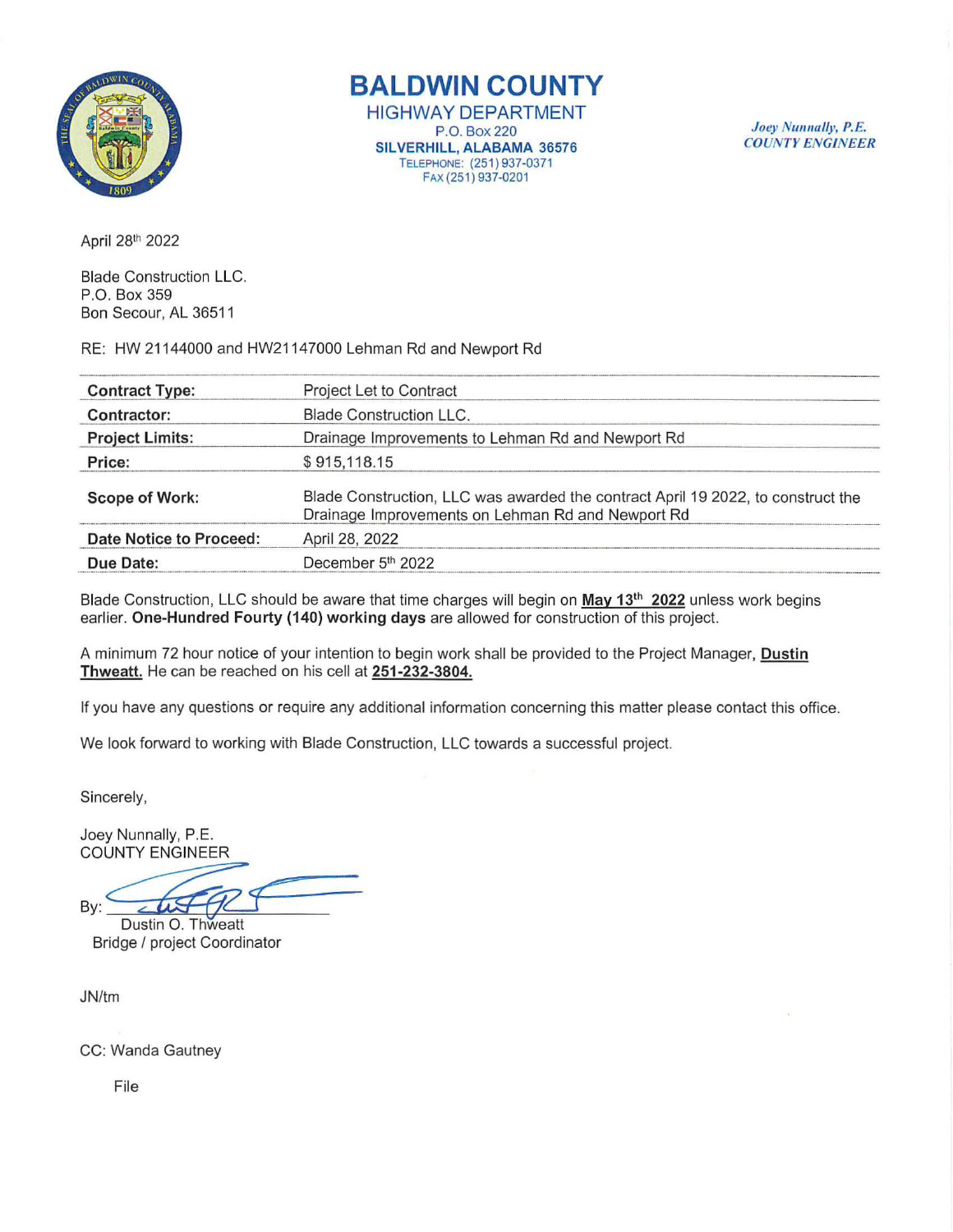## ITEMX

## CONTRACT FOR CONSTRUCTION SERVICES

State of Alabama (b) County of Baldwin (1)

as follows:

This Contract for Construction Services (hereinafter referred to as "Contract") is made and entered into by and between the COUNTY of Baldwin, acting by and through its governing body, the Baldwin COUNTY Commission (hereinafter referred to as "COUNTY"), and Blade Construction Co. LLC hereinafter referred to as "PROVIDER").

## WITNESSETH:

Whereas, the Baldwin County Commission at its March 15. 2022 meeting awarded the bid for PROJECT NO.s HW21144000 - DRAINAGE IMPROVEMENTS ON LEHMAN RD, AND PROJECT NO. HW21147000 - DRAINAGE IMPROVEMENTS ON **NEWPORT RD**, to Blade Construction Co. LLC, in the amount of \$915,118.15<br>With a completion time of ONE HUNDRED AND FORTY (140) working HUNDRED AND FORTY (140) working days. NOW, THEREFORE, in consideration of the premises and the mutual covenants herein contained, the sufficiency of which being hereby acknowledged, PROVIDER and COUNTY do hereby agree

- I. Obligations Generally. The COUNTY hereby retains, and the PROVIDER agrees to perform for the COUNTY, those public works services as hereinafter set forth. This document shall serve as the binding contract for the services of PROVIDER. PROVIDER shall immediately commence performance of the services outlined herein upon full execution of this Contract. All work shall be commenced and completed in a timely manner as, and at the times, herein set out. Time is of the essence for all provisions of this Contract.
- II. Recitals Included. The above recitals and statements are incorporated as part of this Contract and shall have the effect and enforceability as all other provisions herein.
- Ill. Professional Qualifications. For the purpose of this Contract, the PROVIDER represents and warrants to the COUNTY that it possesses the professional, technical, and administrative personnel with the specific experience and training necessary to PROVIDER the professional services required herein.
- IV. No Prohibited Exclusive Franchise. The COUNTY neither perceives nor intends, by this Contract, a granting of an exclusive franchise or violation of Art. I, Section 22 of the Alabama Constitution.
- V. Representation/Warranty of Certifications, Etc. PROVIDER represents and warrants that PROVIDER is presently certified, licensed and otherwise permitted under all necessary and applicable laws and regulations to perform the services herein, and that PROVIDER shall renew, maintain, and otherwise ensure that all such certifications, licenses, and permits are current and valid, without interruption, for and through completion of the services. The representation and warranty aforesaid is a material inducement to the COUNTY in entering this Contract, and the parties agree that the breach thereof shall be deemed material at the COUNTY's option.
- VI. Legal Compliance. The PROVIDER shall at all times comply with all applicable federal, state, local and municipal laws and regulations.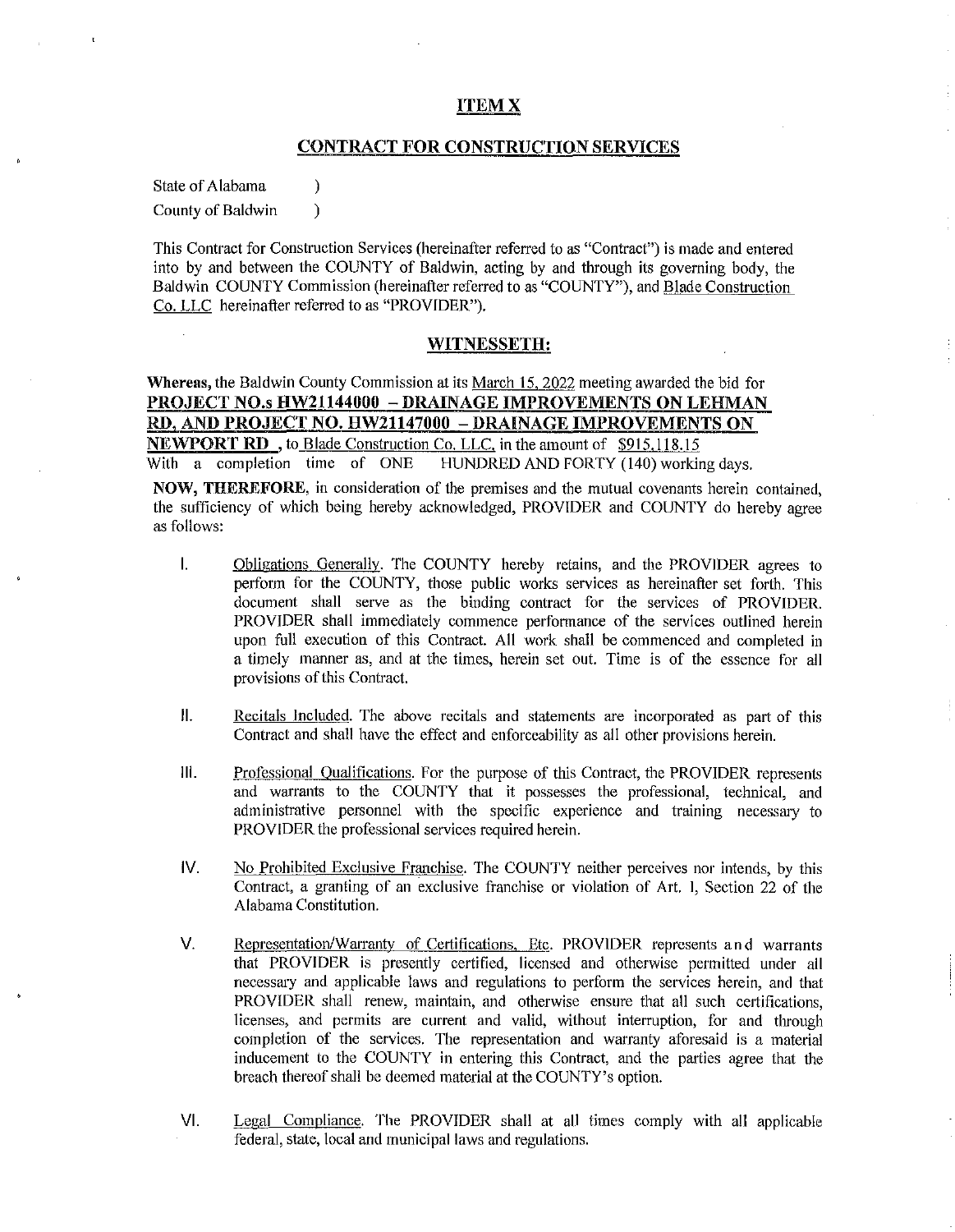- VII. Independent Contractor. PROVIDER acknowledges that it is an independent contractor, and PROVIDER shall at all times remain as such in performing the services under this Contract. PROVIDER is not an employee, servant, partner, or agent of the COUNTY and has no authority, whether express or implied, to contract for or bind the COUNTY in any manner. The parties agree that PROVIDER shall be solely responsible for and shall have full and unqualified control over developing and implementing its own means and methods, as it deems necessary and appropriate, in providing the aforementioned services, and that the COUNTY's interests herein are expressly limited to the results of said services. PROVIDER is not entitled to unemployment insurance benefits, and PROVIDER is responsible for and obligated to pay any and all federal and state income tax on any monies paid pursuant to this Contract.
- VIII. No Agency Created. It is neither the express nor the implied intent of PROVIDER or COUNTY to create an agency relationship pursuant to this Contract. Therefore, the PROVIDER does not in any manner act on behalf of COUNTY, and the creation of such a relationship is prohibited and void.
- IX. Unenforceable Provisions. If any one or more of the provisions contained herein shall, for any reason, be held to be invalid, illegal or unenforceable in any respect, then such provision or provisions shall be deemed severable from the remaining provisions hereof, and such invalidity, illegality or unenforceability shall not affect any other provision hereof. This Contract shall be construed as if such invalid, illegal or unenforceable provision had never been contained herein.
- X. Entire Agreement. This Contract represents the entire and integrated agreement between COUNTY and PROVIDER and supersedes all prior negotiations, representations, or agreements, either written or oral. This agreement may be amended only by written instrument signed by all parties.
- XI. Failure to Strictly Enforce Performance. The failure of the COUNTY to insist upon the strict performance of any of the terms, covenants, agreements and conditions of this Contract shall not constitute, and shall never be asserted by PROVIDER as constituting a default or be construed as a waiver or relinquishment of the right of the COUNTY to thereafter enforce any such term, covenant, agreement, or condition, but the same shall continue in full force and effect.
- XII. Assignment. This Contract, or any interest herein, shall not be assigned transferred or otherwise encumbered by PROVIDER without the prior written consent of the COUNTY, which may be withheld or granted in the sole discretion of the COUNTY.
- XIII. Ownership of Documents/Work. The COUNTY shall be the owner of all copyright or other intellectual property rights in reports, documents and deliverables produced and paid for under this Contract, and to the extent permitted by Alabama law, any such material may be reproduced and reused at the discretion of the COUNTY without payment of further consideration. PROVIDER shall not transfer, disclose, or otherwise use such information for any purpose other than in performance of the services hereunder, without the COUNTY's prior written consent, which may be withheld or granted in the sole discretion of the COUNTY.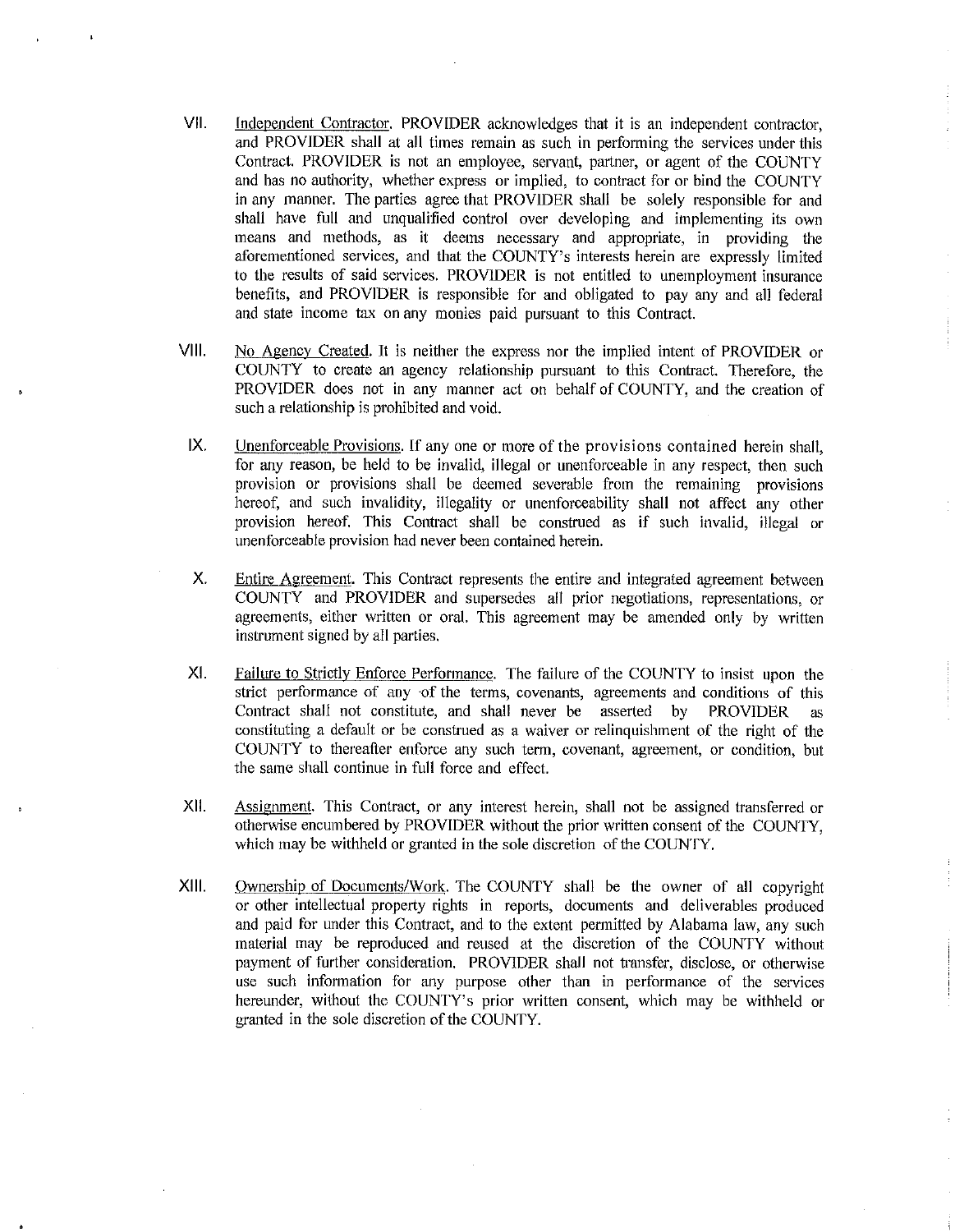XIV. Notice. Notice required herein shall be in writing, unless otherwise allowed, and said notice shall be deemed effective when received at the following addresses:

| PROVIDER: | Blade Construction Co. LLC<br>P.O. Box 359                                                                   |
|-----------|--------------------------------------------------------------------------------------------------------------|
|           | Bon Secour, Al 36511                                                                                         |
| COUNTY:   | <b>Baldwin County Commission</b><br>c/o Chairman<br>322 Courthouse Square, Suite 12<br>Bay Minette, AL 36507 |

XV. Services to be Rendered. PROVIDER is retained by the COUNTY as a professionally qualified Contractor. The general scope of work for the services shall include all the terms and conditions being expressly incorporated herein by reference, and without limitation, will encompass the following:

The work consists of properly perfonning the following tasks in accordance with the plans, specifications, regulations, codes and good engineering and construction practices:

# PROJECT NO.s HW21144000 - DRAINAGE IMPROVEMENTS ON LEHMAN RD, AND PROJECT NO. HW21147000 - DRAINAGE IMPROVEMENTS ON NEWPORT RD

PROVIDER will provide ongoing communications with COUNTY regarding this service, including updates, emails and etc. as requested. Additionally, PROVIDER will meet with COUNTY as needed or requested.

A. PROVIDER is responsible for the professional quality, technical accuracy, timely completion and coordination of all services furnished by or in relation to this Contract.

B. PROVIDER represents and warrants that its services shall be performed within the limits and standards provided by the COUNTY, in a manner consistent with the level of care and skill ordinarily exercised by similar PROVIDERS under similar circumstances at the time the services are performed.

#### ATTACHMENTS:

The exhibits and/or attachments listed below are specifically included as a necessary part of this Contract, and the same shall not be complete without such items, to wit:

PROJECT NO.s HW21144000 - DRAINAGE IMPROVEMENTS ON LEHMAN RD, AND PROJECT NO. HW21147000 - DRAINAGE **IMPROVEMENTS ON NEWPORT RD** COUNTY and PROVIDER jointly shall cause such items as listed above to contain dates, signatures of the parties with authorization to make such signatures, and sufficient marks and references back to this Contract noting their inclusion and attachment hereto. In any event of a conflict between this document and the attachments referenced above, this document shall govern.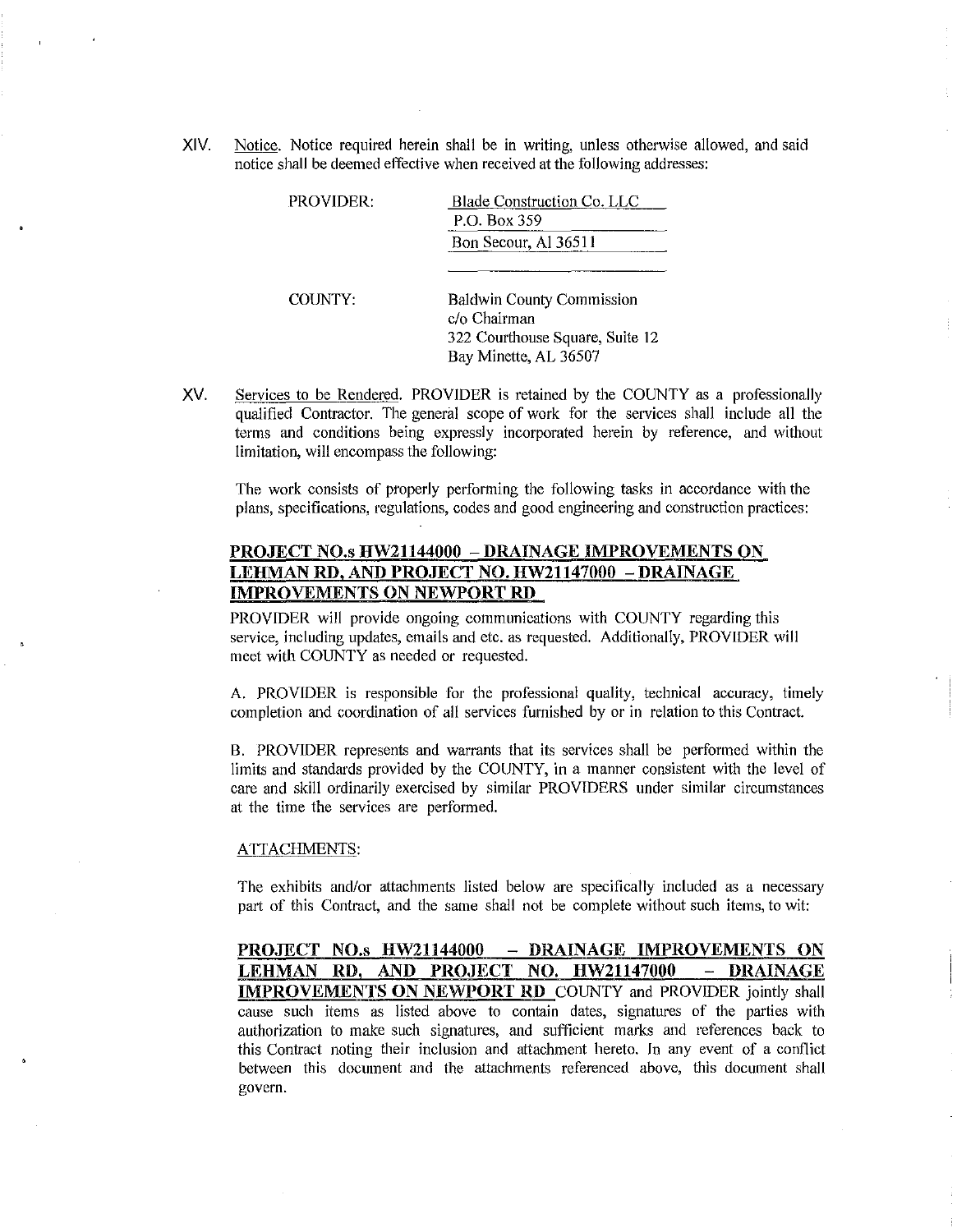## XVI. General Responsibilities of the COUNTY.

A. The COUNTY shall provide reasonable notice to PROVIDER whenever the COUNTY observes or otherwise actually becomes aware of any development that affects the scope or time of PROVIDER's services hereunder or any defect or nonconformance in the work of PROVIDER.

B. The COUNTY shall pay to PROVIDER the compensation subject to the terms set out below.

XVII. Termination of Services. The COUNTY may terminate this Contract, with or without cause or reason, by giving fifteen (15) days written notice of such to the PROVIDER. Upon receipt of such notices, PROVIDER shall discontinue its work to the extent specified in the notice.

In the event of termination, the COUNTY shall pay PROVfDER for all services satisfactorily rendered, and for any expenses deemed by COUNTY to be a reimbursable expense incurred pursuant to this Contract and prior to the date of termination.

- XVIII. Compensation Limited. The compensation to be paid to the PROVIDER shall be the full compensation for all work performed by PROVIDER under this Contract. Any and all additional expenditures or expenses of PROVIDER, not listed in full within this Contract, shall not be considered as a part of this Contract and shall not be demanded by PROVIDER or paid by COUNTY.
- XIX. Direct Expenses. Compensation to PROVIDER for work shall be paid on contract unit prices for work completed by PROVIDER upon approval of the COUNTY Engineer. Said compensation shall be all inclusive, including without limitation, reimbursement of all cost, incidentals and operating expense associated with those directly engaged in performance of the requested services
- XX. Method of Payment. PROVIDER shall submit invoices to the COUNTY for payment for work performed. Such invoice shall be accompanied by a detailed account of compensation to be paid PROVIDER.

Payment shall be made by the COUNTY within thirty (30) days of the approval of the invoice submitted by the PROVIDER. The COUNTY agrees to review and approve invoices submitted for payment in a timely manner.

fn making the partial payments, there shall be retained not more than **five percent** of the estimated amount of work done and the value of materials stored on the site or suitably stored and insured off-site, and **after 50 percent completion** has been accomplished, no further retainage shall be withheld. The retainage as set out above shall be held until final completion and acceptance of all work covered by the contract unless the escrow or deposit arrangement as described in Code of Alabama (1975) Section 39-2-12 subsections (t) and (g) is utilized. PROVIDER, however, no retainage shall be withheld on contracts entered into by the Alabama Department of Transportation for the construction or maintenance of public highways, bridges, or roads.

Upon completion of work, the contractor must advertise for 30 days, once per week for 4 straight weeks in a newspaper of general circulation and provide proof of advertisement.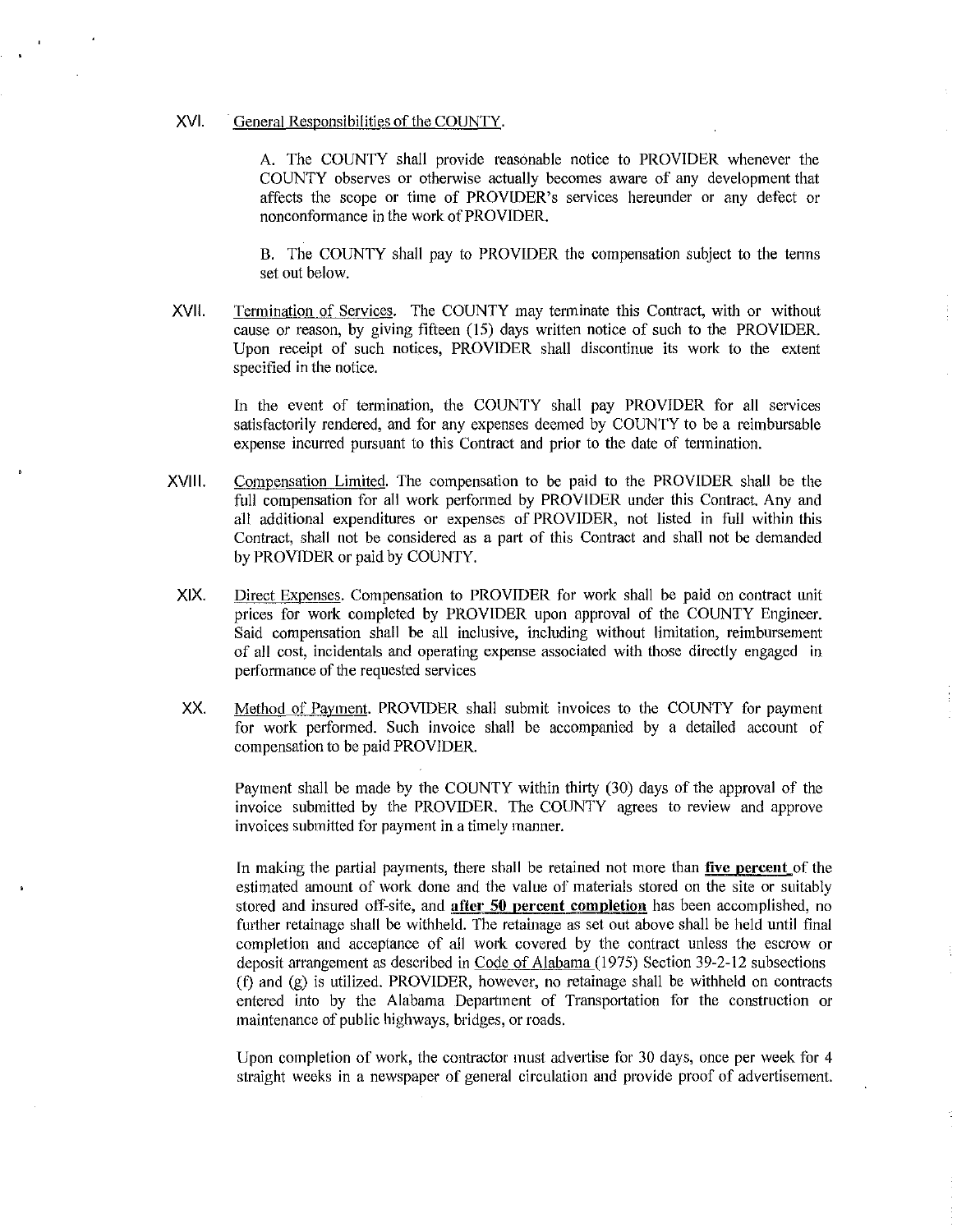Final payment will be made 30 days after the last day of advertisement.

- XXI. Effective Dates. This Contract shall be effective and commence immediately upon the same date as its full execution. The PROVIDER shall have ONE HUNDRED FORTY (140) WORKING DAYS after the notification to proceed to complete the work. The Contract shall terminate upon either the expiration of no more than ONE HUNDRED FORTY (140) WORKING DAYS after the notification to proceed is given or upon a written notification thereof received by either party within the required fifteen ( 15) day period, unless extended by the COUNTY. [Nothing herein stated shall prohibit the COUNTY from otherwise terminating this Contract according to the provisions herein.]
- XXll. Force Majeure. The Parties hereto shall incur no liability to the other if performance becomes impossible or impracticable by reason of an event or effect that the parties could neither have anticipated nor controlled. This allowance shall include both an act of nature and acts of third parties. Any costs that would otherwise be incurred and/or necessitated by the provisions herein shall be alleviated for either party by such event or effect.
- XXlll. Indemnification. PROVIDER shall indemnify, defend and hold the COUNTY and its Commissioners, affiliates, employees, agents, and representatives (collectively referred to in this section as "COUNTY") harmless from and against any and all claims, demands, liabilities, damages, losses, judgments, costs, and expenses including, without limitations, attorneys' fees and costs, for any and all personal injury (including death) and property damage of any kind or nature whatsoever, incurred by, asserted against, or imposed upon COUNTY, as a result of or in any manner related to provision of services hereunder, or any act or omission, by PROVIDER. PROVIDER shall provide the COUNTY with proof of general liability coverage including the COUNTY as an additional insured. This indemnification shall survive the expiration or termination of this Contract.
- XXIV. Number of Originals. This Contract shall be executed with four (4) originals, all of which are equally valid as an original.
- xxv. Governing Law. This Contract in all respects, including without limitation its formation, validity, construction, enforceability and available remedies, shall be governed by the laws of the State of Alabama, without regard to Alabama conflict of law principles.
- XXVI. Insurance. The PROVIDER shall provide all insurance required in Item VIII Insurance Requirements as set forth in the Documents and Construction Specifications. Prior to performing services pursuant to this Contract, PROVIDER shall carry, with insurers satisfactory to COUNTY, throughout the term of hereof: Auto Liability Insurance, including owned, hired and non-owned vehicles, with limits of not less than \$1,000,000, combined single limit, for both bodily injury liability and property damage liability each occurrence; Commercial General Liability Insurance, including all contractual liability hereunder, with limits not less than \$1,000,000, combined single limit, for both bodily injury liability and property damage liability each occurrence; and Worker's Compensation Insurance, meeting the statutory limits of the State of Alabama and Employer's Liability Insurance fully covering all employees and supervisors participating in the work at the subject property site. All liability insurance shall name the COUNTY as an additional insured. Prior to commencing operations hereunder, a Certificate of Insurance evidencing such coverage, satisfactory to COUNTY, shall be furnished to COUNTY, which shall specifically state that such insurance shall provide for at least thirty (30) days' notice to COUNTY in the event of cancellation,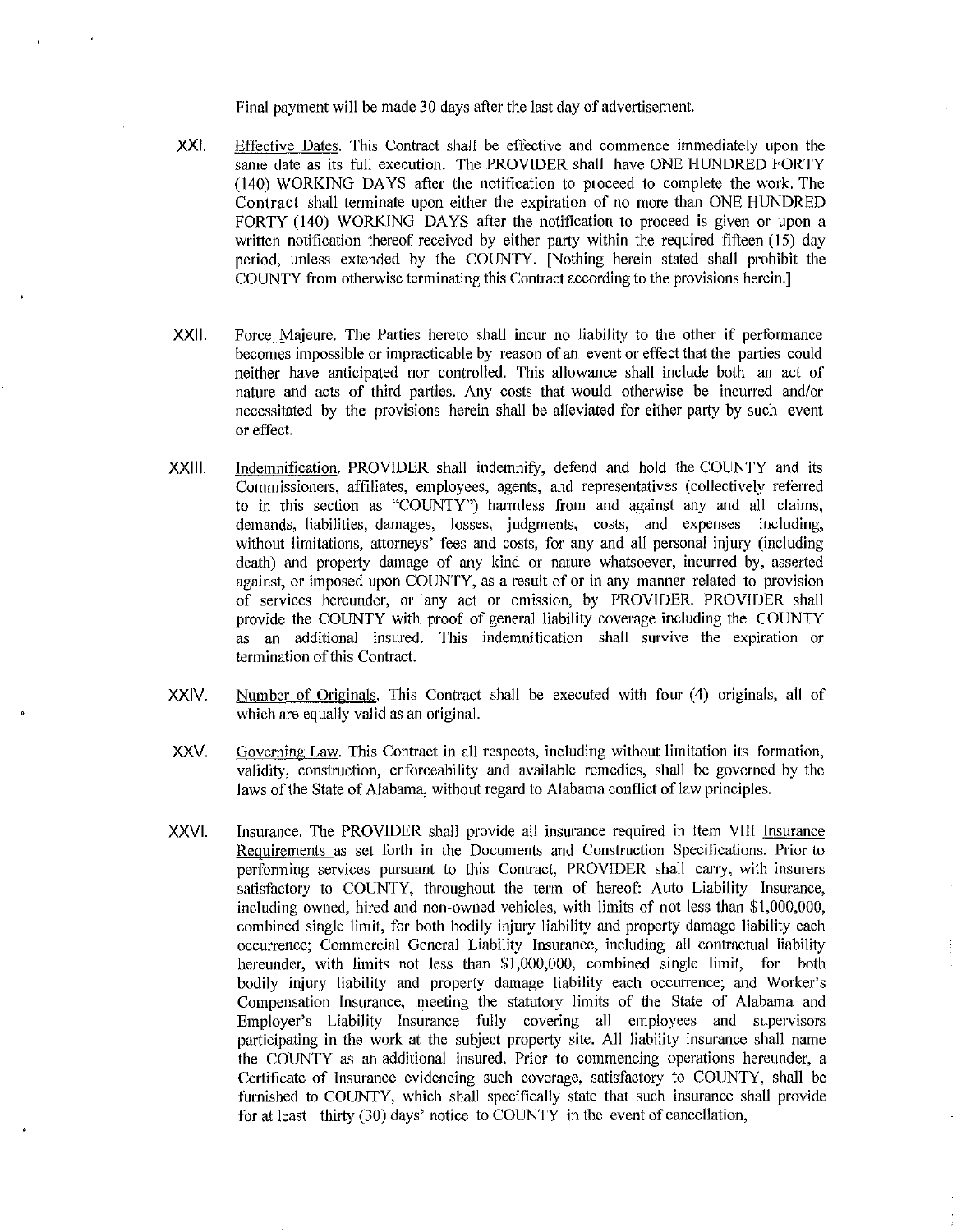termination or any change in such insurance policies. The workers compensation certificate shall bear an endorsement clearly evidencing a waiver of the right of subrogation against COUNTY and COUNTY Representatives. Should PROVIDER fail to furnish current evidence upon demand of any insurance required hereunder, or in the event of cancellation, termination or change in any such insurance, COUNTY may, at its option, suspend this Contract until insurance is obtained, terminate this Contract immediately without further action, or hold PROVIDER in material default and pursue any and all remedies available. (Note: The PROVIDER shall be required to provide the insurance required in Item VIII Insurance Requirements as set forth in the Documents and Construction Specifications, and the provisions contained herein shall be adjusted accordingly.)

XXVll. Surety. As a material inducement for the COUNTY to enter this Contract, any and all bond and/or surety guarantees required by the COUNTY in reference to the Project shall be in a form acceptable to the COUNTY and shall, without limitation, meet the following requirements:

> A. Acceptance of Surety. The bond and/or surety document must be reviewed by, and be acceptable to, COUNTY staff and approved by the COUNTY Commission. In the event that such document is not in an acceptable form at any time prior to or during the term of this Contract, the services and/or work described in this Contract shall either not commence or immediately cease, depending on the situation. Any project delay that is attributable to the COUNTY's acceptance, or non-acceptance, of the bond and/or surety document form shall in no way be consider as a delay caused by the COUNTY, and the PROVIDER waives all rights to claim that any such delay was the fault of the COUNTY.

> B. Value of Surety. The bond and/or surety guarantee shall be of an amount equal to or greater than 100 percent of the total cost identified in the bid response

> C. Term of Surety. Any bond and/or surety guarantees required by the COUNTY must be valid at all times during the life of this Contract or as set forth in the Project Bid Requirements. Notwithstanding anything written or implied herein to the contrary, in no event shall the bond and/or surety document lapse, terminate, expire, or otherwise become invalid prior to the COUNTY, or the COUNTY's authorized agent, providing a written Notice to the PROVIDER that the Project is in fact completed in all respects. Said Notice from the COUNTY or its authorized agent shall not be provided until the COUNTY, in its sole discretion, is satisfied that the Project is complete in all respects.

> D. Scope of the Surety. The terms and provisions of any bond and/or surety guarantee provided as part of this Project shall in all respects, without limitation, be consistent, and in agreement with, the provisions of this Contract. In the event that the bond and/or surety guarantee is in conflict with this Contract, this Contract shall govern. Neither this section nor this provision limits the duties of the PROVIDER to satisfy all of the requirements in this Contract.

## XXVIII. Liquidated Damages

Liquidated damages will be assessed according to the Alabama Department of Transportation Standard Specifications for Highway Construction 2022 Edition, Section 108.11.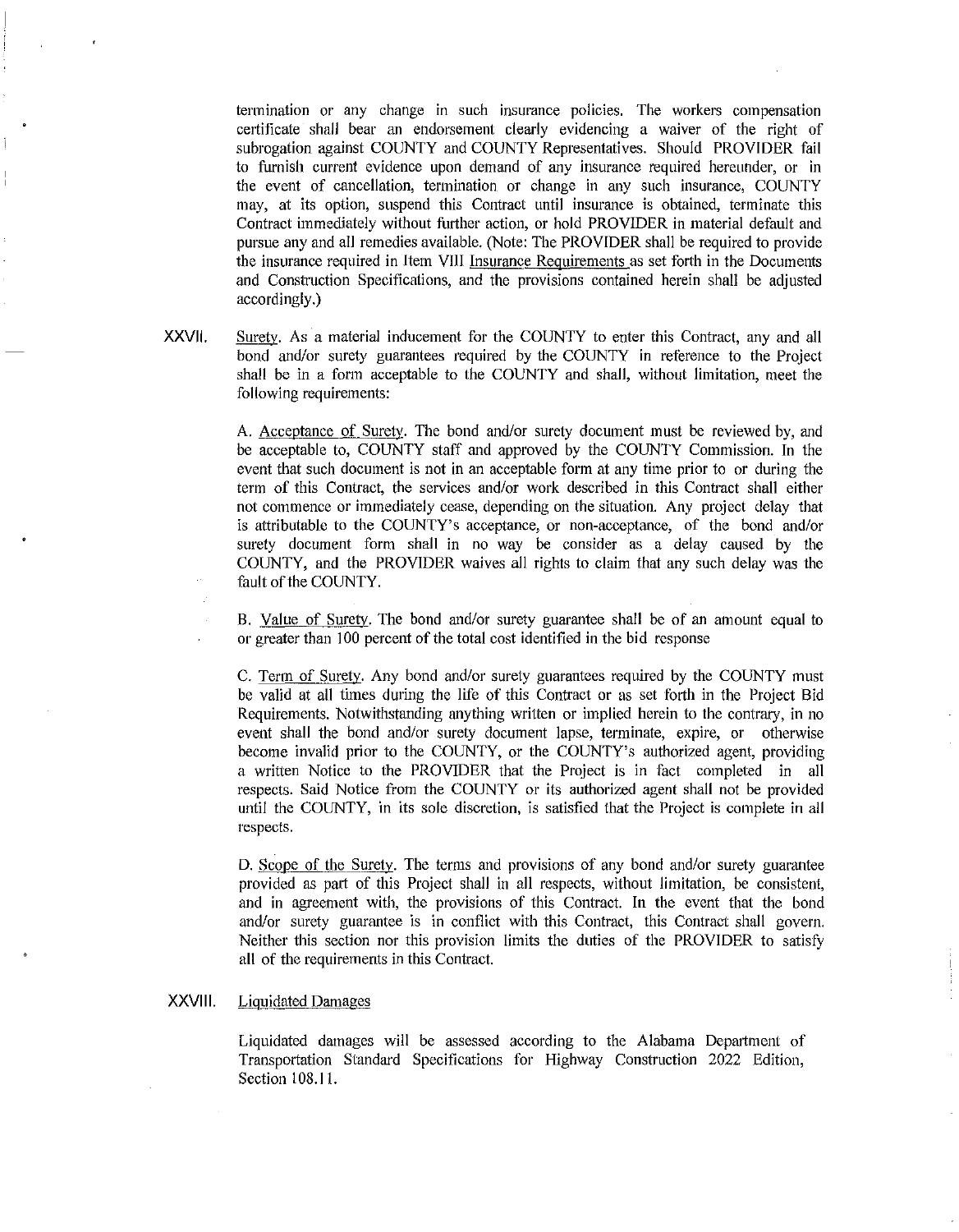## XXIX. TITLE 39/CODE OF ALABAMA COMPLIANCE

As a condition of any Bid Award and the respective contract(s) pursuant thereto, the COUNTY places full reliance upon the fact that it is the sole responsibility of any contractor, person or entity entering into such a contract with Baldwin COUNTY for the prosecution of any public works to ensure that they and/or any of their respective agents comply with all applicable provisions of Sections 39-1-1, et seq., Code of Alabama (1975), as amended. More specifically, any contractor, person or entity entering into such a contract with Baldwin COUNTY for the prosecution of any public works shall be in compliance with, and have full knowledge of, the following provisions of Title 39:

"(f) The Contractor shall, immediately after the completion of the contract give notice of the completion by an advertisement in a newspaper of general circulation published within the city or COUNTY in which the work has been done, for a period of four successive weeks. A final settlement shall not be made upon the contract until the expiration of30 days after the completion of the notice. Proof of publication of the notice shall be made by the contractor to the authority by whom the contract was made by affidavit of the publisher and a printed copy of the notice published .... §39-1 l(f) Code of Alabama (1975), as amended.

"(g) Subsection (f) shall not apply to contractors performing contracts of less than fifty thousand (\$50,000) in amount. In such cases, the governing body of the contracting agency, to expedite final payment, shall cause notice of final completion of the contract to be published one time in a newspaper of general circulation, published in the COUNTY of the contracting agency and shall post notice of final completion on the agency's bulletin board for one week, and shall require the contractor to certify under oath that all bills have been paid in full. Final settlement with the contractor may be made at any time after the notice has been posted for one entire week." §39-1-1(g) Code of Alabama (1975), as amended.

## XXX. FUNDING SOURCE

The Public works project is funded with 75% Federal Emergency Management Agency (FEMA) participation and 25% County funds.

NOTE: Any failure to fully comply with this section or any applicable laws of the State of Alabama shall be deemed a material breach of the terms of both the Bid Award and the respective contracts resulting there from. Furthermore, Baldwin COUNTY takes no responsibility for resulting delayed payments, penalties, or damages as a result of any failure to strictly comply with Alabama Law.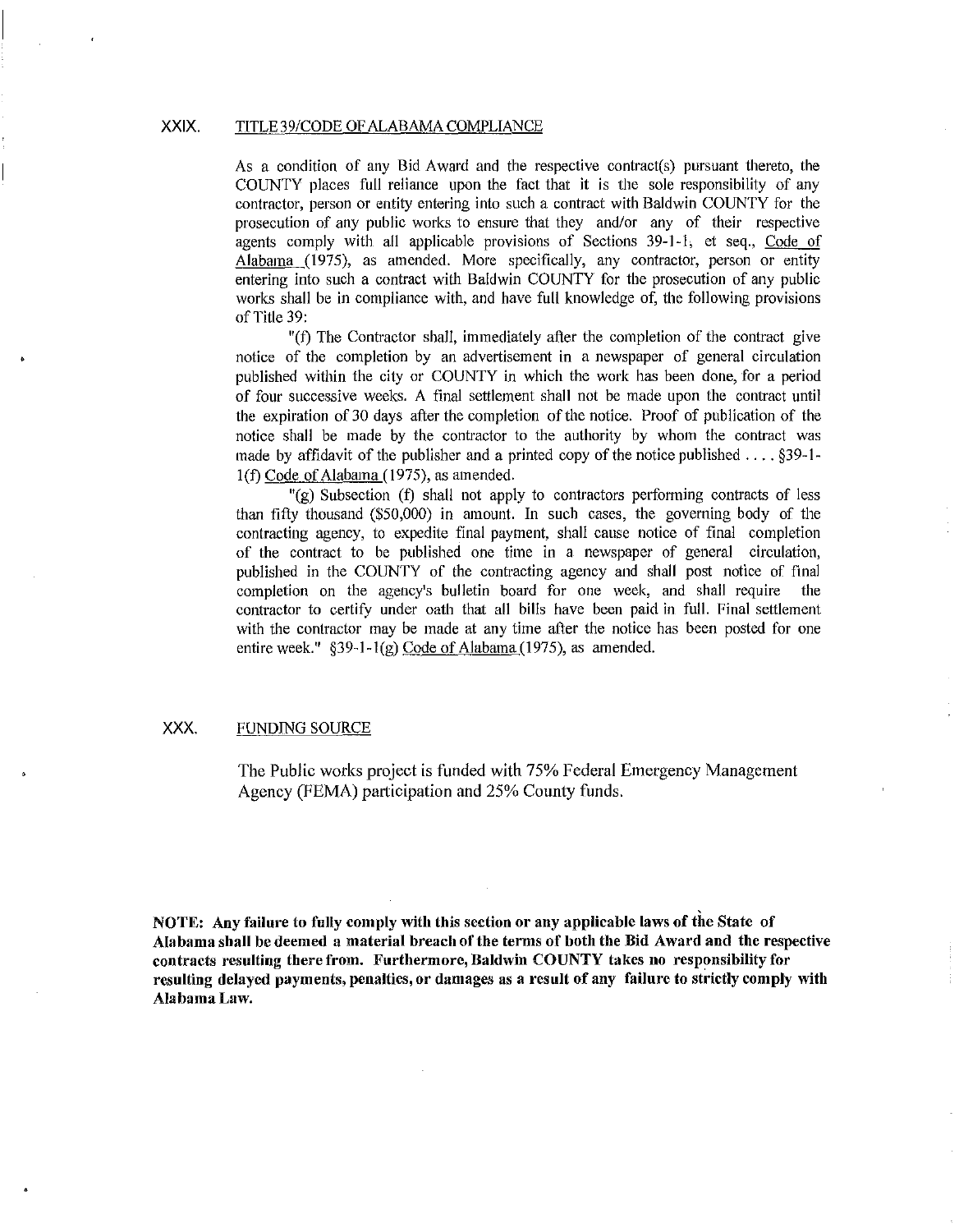IN WITNESS WHEREOF, the parties hereto, by and through their duly authorized representatives, have executed this Contract on the last day of execution by the COUNTY as written below.

**COUNTY BALOWIN COUNT COMMISSION** Chairman PROVIDER: Blade Construction, LLC  $147122:$ G UG /Date Its By Colm Liter President

ATTEST:

 $372$ County Budget Director /Date



**NOTARY PAGE TO FOLLOW:**